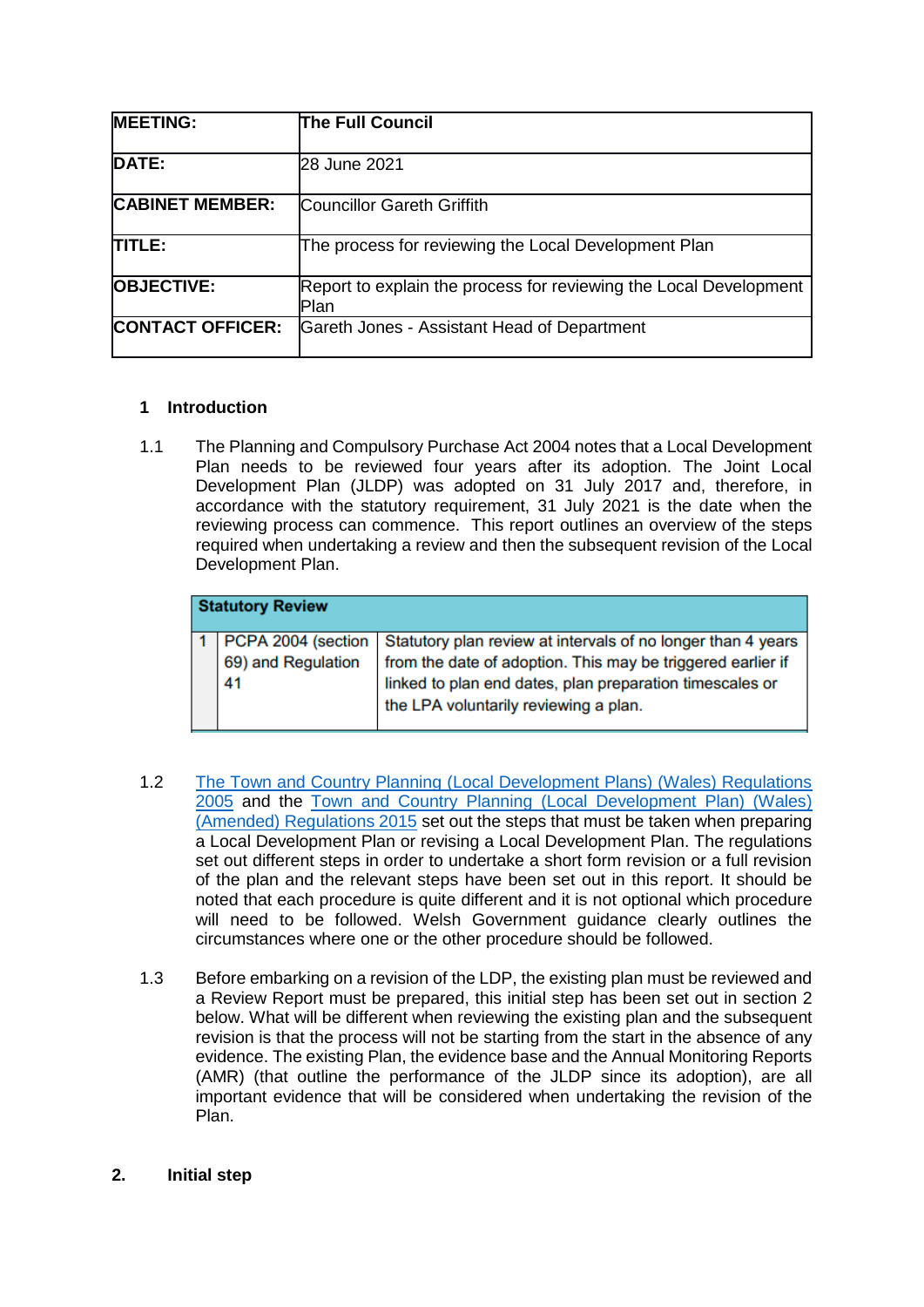## Review Report

- 2.1 The purpose of the Review Report is to examine all evidence that is relevant to the JLDP and to come to a conclusion regarding the type of revision which will be undertaken. This could be a full revision, which amounts to preparing a new Plan, or a short form revision, which amounts to amending specific elements of the existing Plan.
- 2.2 As outlined in the [Development Plans Manual \(Edition 3\) March 2020](https://gov.wales/sites/default/files/publications/2020-03/development-plans-manual-edition-3-march-2020.pdf) a review report should be published within 6 months of the date that is 4 years following the adoption date (6 months from 31 July 2021) in the case of the JLDP by the end of January 2022. The Review Report should be brief and concise and should outline the following:
	- What information is considered to inform plan review and why?
	- How the findings impact on the vision, aims and objectives of the plan, including implementation of the strategy
	- A review of each plan topic area clearly identifying what needs to change and which parts of the evidence base require updating to support the changes
	- The implications for those parts of the plan not proposed to be amended in terms of coherence and effectiveness of the plan as a whole
	- A reconsideration of the SA/SEA and HRA
	- Explore and explain the opportunities to prepare JLDPs/JLDPLs with neighbouring LPAs and increase cross-boundary working
	- Clear conclusions on why the full, or SFR procedure is to be followed.
- 2.3 As part of the Review Report preparations and when preparing the amended JLDP, full consideration will need to be given to the following matters:
	- Any changes in legislation since the adoption of the Local Development Plan and changes in Government guidelines such as [Development Plans](https://gov.wales/sites/default/files/publications/2020-03/development-plans-manual-edition-3-march-2020.pdf)  [Manual \(Edition 3\) March 2020](https://gov.wales/sites/default/files/publications/2020-03/development-plans-manual-edition-3-march-2020.pdf)
	- National and local contextual changes for example,
		- o ['Future Wales': The National Plan 2040](https://gov.wales/sites/default/files/publications/2021-02/future-wales-the-national-plan-2040.pdf) (National development framework)
		- o the latest situation of the Wylfa Newydd scheme
		- o impact and recovery following Brexit and Covid-19 across the Plan area
		- o The Strategic Development Plan that will be prepared for the north Wales region during the next few years.
		- o the north Wales Growth Bid
		- $\circ$  The research paper on managing the use of dwellings as holiday homes, Second homes – developing new policies in Wales (Dr Simon Brooks) and any other relevant research
	- Any strategies in place by Councils and ensure that the Plan corresponds with them, for example housing strategies, economic development strategies.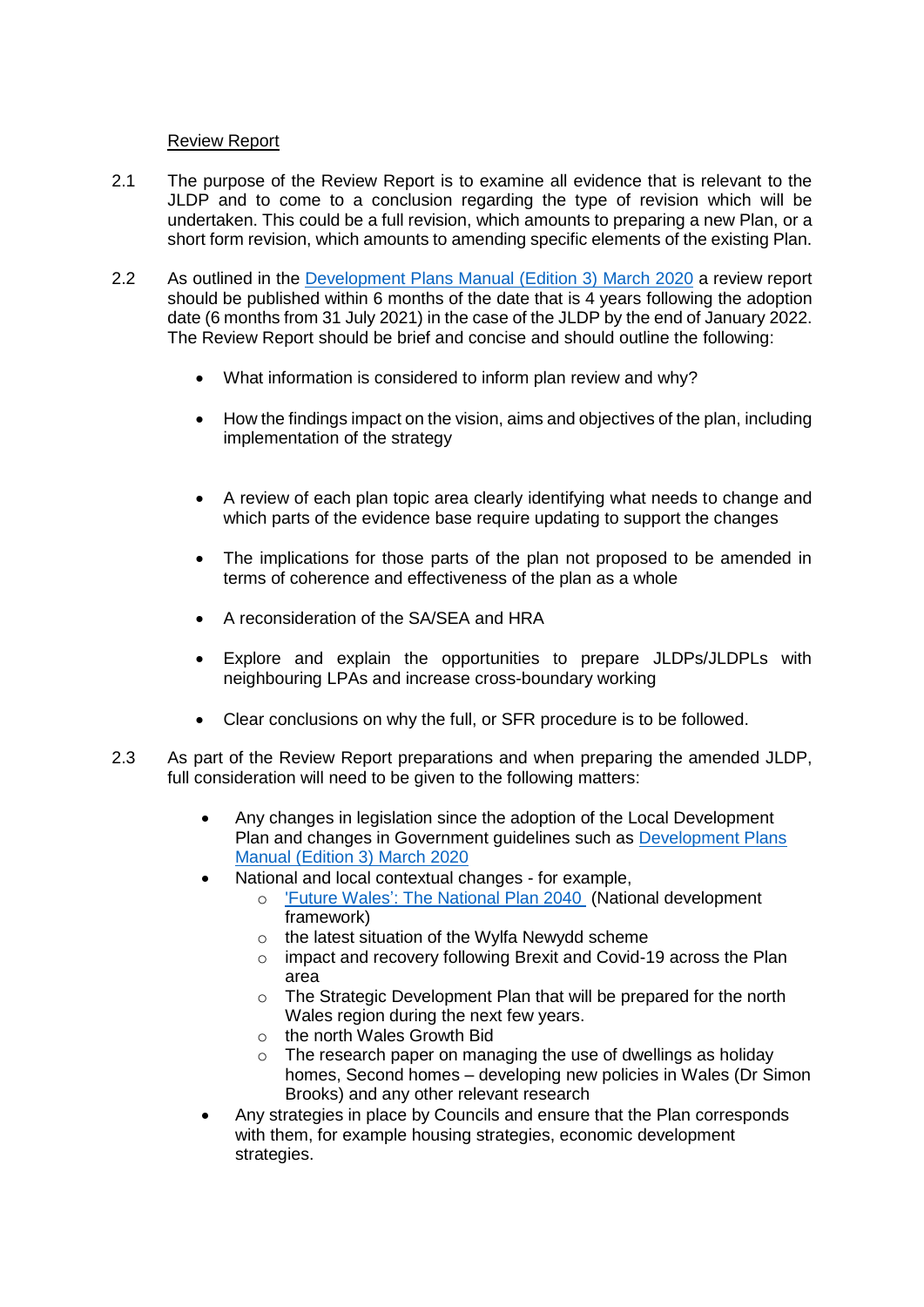- Review the plan policies to ascertain how they are performing and whether they need to be amended or not. Any changes to the Plan must be based on sound evidence.
- All assessments and topic and evidence papers which were prepared to support the adopted plan will need to be re-examined.
- 2.4 As outlined above, a conclusion will need to be drawn on the type of revision, and whether it will be a full revision (i.e. a replacement Plan) or a short form revision. The evidence base to support the Review Report will mainly be the Annual Monitoring Reports, which outline the performance of the LDP thus far.

## **3. Evidence Base**

- 3.1 The evidence base is the foundation of a development plan. The evidence base should be relevant and proportionate to the matters the plan seeks to address.
- 3.2 As outlined earlier in this report, the process will not start from scratch without any evidence as there is an adopted Plan in place. Any gaps in the existing evidence will need to be identified and it must be ensured that the evidence is updated. The Annual Monitoring Reports will be part of the evidence base. Background evidence papers will also need to be updated to steer any amendments to the JLDP.

# **4. STEPS TO UNDERTAKE A FULL REVISION OF THE PLAN**

4.1 The steps to undertake the revision depend on the conclusions of the Review Report. Should the Review Report conclude that a full revision is required, then the process of preparing a replacement plan must be followed. In accordance with the Town and Country Planning (Local Development Plans) (Wales) 2005, the steps noted below must be followed. The time scales as noted in the Development Plans Manual for a full revision have been included in table 1 below:

| <b>Full Revision Steps</b> |                                                                       |                                                                        |  |  |
|----------------------------|-----------------------------------------------------------------------|------------------------------------------------------------------------|--|--|
| <b>Step</b>                |                                                                       | <b>Indicative Timetable</b><br>(Development Plans<br><b>Manual</b> )   |  |  |
| Step 1                     | Delivery Agreement and Community<br>Involvement Scheme (Regulation 9) | Up to four weeks for Welsh<br>Government approval<br>(usually shorter) |  |  |
| Step 2                     | <b>Candidate Sites</b><br>(Regularion 14(2))                          | Approximately 1.5 years                                                |  |  |
| Step 3                     | <b>Strategic Options and Preferred Strategy</b><br>(regulation 14 15) |                                                                        |  |  |
| Step 4                     | Deposit Plan<br>(Regulation 17)                                       | Approximately one year                                                 |  |  |

*Table 1*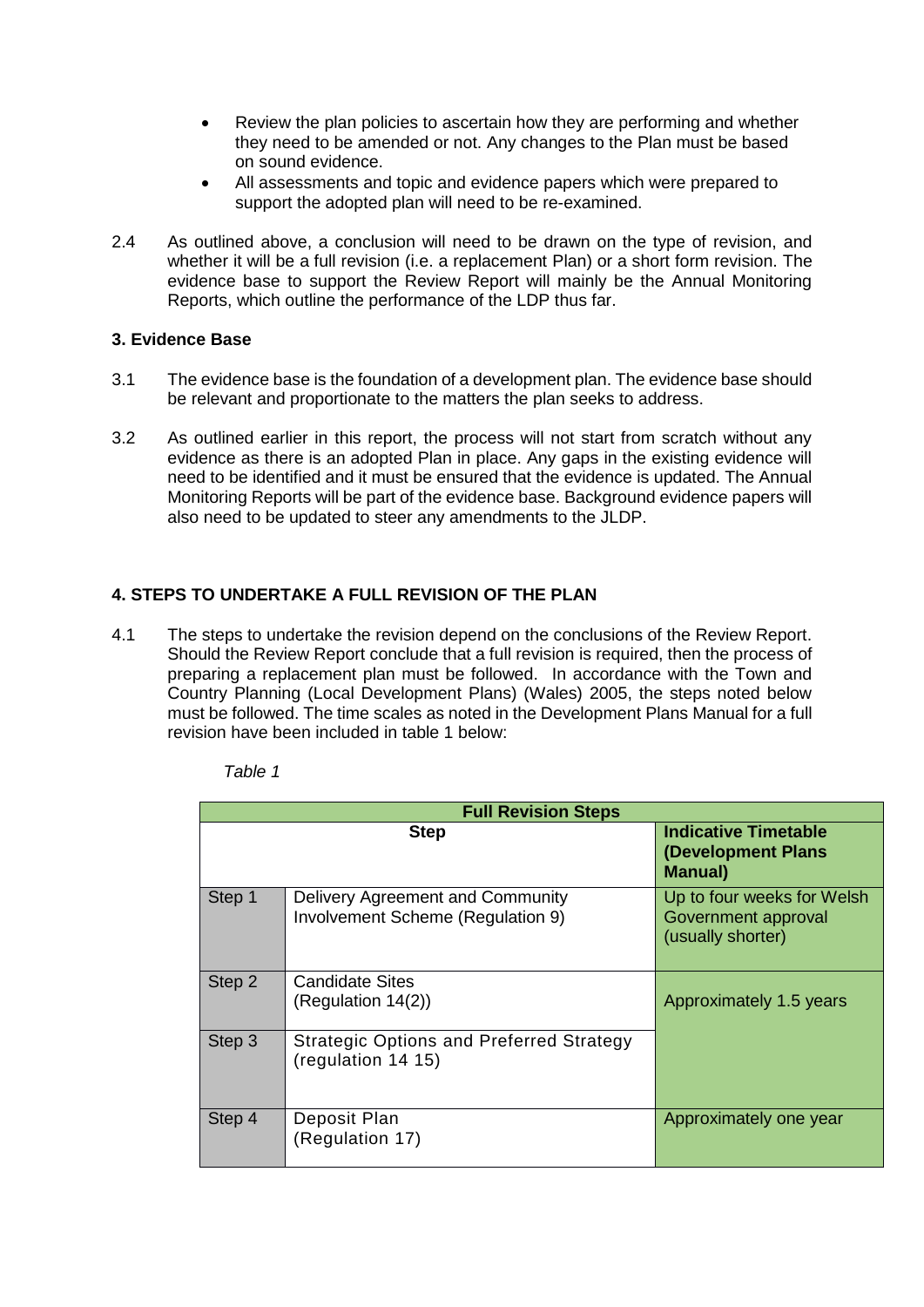| Step 5 | Submit the Plan to Welsh Government<br>(Regulation 22) | Approximately 11 months in<br>accordance with the<br>procedural guidelines of the                          |
|--------|--------------------------------------------------------|------------------------------------------------------------------------------------------------------------|
| Step 6 | Public examination<br>(Regulation 23)                  | <b>Planning Inspectorate</b>                                                                               |
| Step 7 | Publish the Inspector's Report<br>(Regulation 24)      |                                                                                                            |
| Step 8 | Adoption<br>Regulation 25)                             |                                                                                                            |
|        |                                                        | Total time to prepare the<br>plan three and a half<br>years (as well as a three-<br>month slippage period) |

More detailed information is provided below regarding the steps referred to in table 1.

## **Step 1 - Delivery Agreement and Community Involvement Scheme**

- 4.2 This is a statutory step that is set out in Regulation 9 of the Town and Country Planning (Local Development Plans) (Wales) 2005. Welsh Government considers the Delivery Agreement (DA) to be an essential project management tool, the DA sets out the timetable to produce the plan following the statutory regulations.
- 4.3 The DA includes the Community Involvement Plan, which outlines how individuals, agents, organisations and others can be part of the process of drawing up the plan and how and when they can contribute. The Delivery Agreement will be subject to a public consultation, and it must be agreed upon by Welsh Government. An agreement from Welsh Government on the Delivery Agreement will note the formal commencement of the revision process. The Councils will be committed to the timetable outlined in the Delivery Agreement. Should the DA need to be revised due to slippage in the timetable, this must be agreed upon by the LPAs and Welsh Government. The Development Plans Manual notes 'An amended timetable when preparing the plan should only be considered under extreme circumstances'
- 4.4 As noted above, the process of preparing a new plan will not commence until the Delivery Agreement has been prepared and agreed by Welsh Government. Following this step, the Development Plans Manual notes a period of 3.5 years in order to prepare the Plan. This timetable will need to be reflected within the Delivery Agreement of the JLDP.

## **Step 2 Candidate Sites**

4.5 When preparing the amended plan, depending on the evidence gathered when preparing the Review Report, additional or alternative sites for development may need to be identified. Therefore, the first formal step in the process after the publication of the DA is to call for candidate sites. This is an important part of formulating the plan and site promoters will be required to provide sound evidence to indicate that their sites are sustainable, are able to be progressed and are viable. It is noted that sites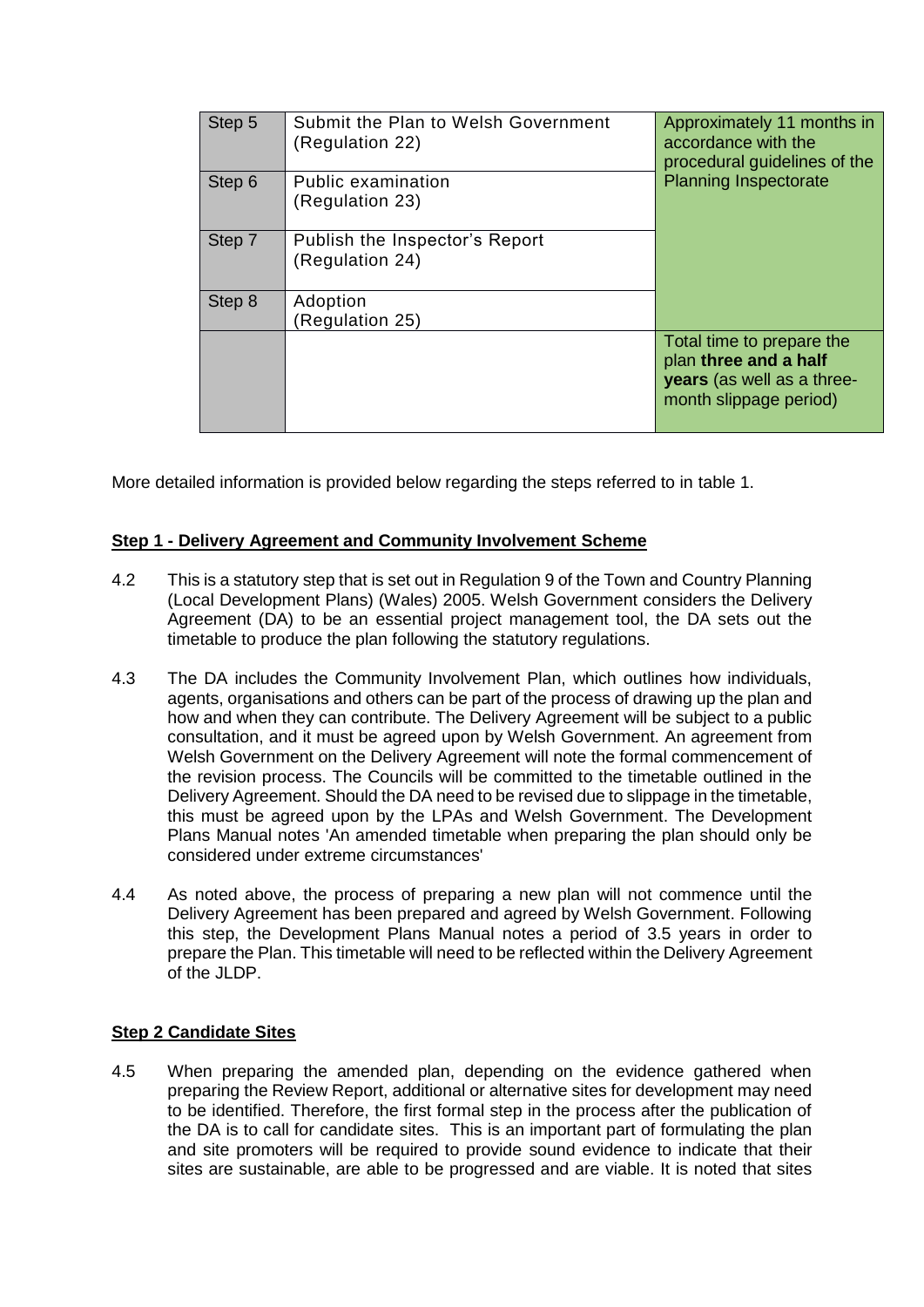should be submitted during this period, as it is unlikely that sites brought forward outside the process will be included as part of the plan. It will be made clear that submitting a site does not automatically mean that a site is suitable for development and to be included in the plan. There will be an opportunity to submit representations on any site that may be considered for allocation uring statutory consultations that are noted in steps 3 and 4 below.

## **Step 3 Strategic Options and Preferred Strategy**

- 4.6 While developing the Preferred Strategy, public involvement will be essential when developing the evidence base, strategic options, associated strategy and proposals, including candidate sites. When developing options, it will be important to ensure that they are genuine , reasonable, reflect the evidence gathered and issues/objectives of the plan and meet the needs of the area, that they are deliverable within the period of the plan, comply with national policies, complement regional or local initiatives and are flexible and sustainable. LPAs should consider how appropriate previously-considered options are, including new alternative options.
- 4.7 As highlighted above, a revision of the LDP will not mean starting from the beginning. The revision process relates to reusing and validating the existing evidence as well as filling gaps in the evidence and developing new options. The document will note the general growth levels, key sites that are necessary to deliver the plan (including a viability assessment). The contents of this document will respond to matters raised in the Review Report and the evidence gathered.
- 4.8 The preferred strategy will be the subject of a statutory consultation, this will be an opportunity for the public, stakeholders, agents and others interested in the process of preparing the LDP to voice their opinions.
- 4.9 It will be necessary to ensure that consideration is given to the current context of the plan area and that the document reflects this. Any change in legislation, changes to national policy must be considered and which policies have proved effective and which have not.
	- o Identify the key issues, challenges and drivers for the area (economic, environmental, social and cultural aspects) including the requirements of national, regional and local strategies. Evaluate if the key issues for the adopted plan are still relevant, to what degree and have new issues arisen.
	- $\circ$  Set out a vision for the plan, unique to local circumstances, with overarching objectives that respond to the key issues.
	- o The Preferred Strategy must pass the gateway test set out in Planning Policy Wales incorporating the Placemaking approach and site search sequence, a clearly expressed spatial strategy and settlement hierarchy, based on the role and function of places, the Sustainable Transport Hierarchy, need and supply factors and sustainable development.
	- o Define the proposed scale of future growth in population, housing and employment, based on an analysis of various growth options and express how it will be delivered, e.g. broad ranges of components (commitments/windfall/small sites/allocations etc.)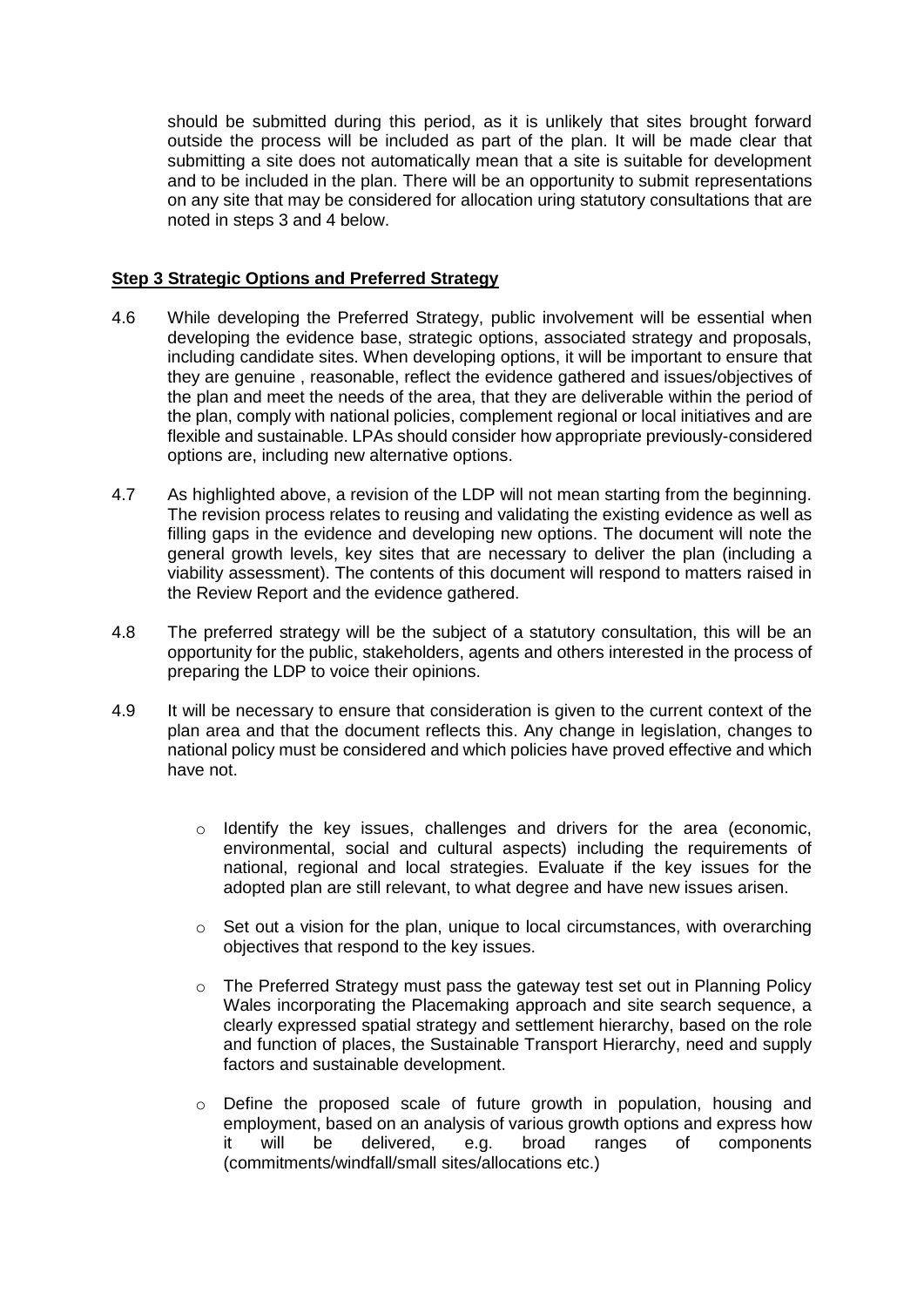- $\circ$  Express housing and economic growth levels in the settlement hierarchy and places.
- o Key sites/growth areas to deliver the plan spatially identified on a Proposals Map, supported by master planning principles, concept diagrams and a Constraints Map.
- o The broad timing/phasing for housing and economic growth, including infrastructure.
- o Key strategic policies to deliver the vision, objectives and strategy.
- $\circ$  Development management policies (retained/amended from the adopted plan).
- $\circ$  Viability assessments for all sites, with detailed appraisals for key sites.
- o List of Supplementary Planning Guidance to be prepared and prioritised.

## **Step 4 - Deposit Plan**

- 4.10 The Deposit Plan is the complete plan which will be submitted to Welsh Government for examination. It will include the strategy, strategic objectives, development control policies, designations for development and monitoring framework. The deposit plan will be required to address key matters and objectives noted throughout previous steps, respond to the matters raised in previous consultations and as outlined above and it will be required to be supported by a sound evidence base. Proposals maps and inset maps will be part of the Deposit Plan, these maps will identify all housing and employment designations.
- 4.11 The Deposit Plan is the plan the Councils consider is sound (that meets soundness tests noted in appendix 1) and intends to submit for examination.
- 4.12 The Deposit Plan will be subject to a statutory consultation stage (at least 6 weeks). This public consultation will be an opportunity make representations on the contents of the document that will be submitted to the Welsh Government for examination. The observations received will be submitted alongside the Deposit Plan and supporting documents to Welsh Government.

## **Step 5 - Submission**

4.13 Among other considerations, prior to submission, it will be necessary to ensure the evidence base is up-to-date, consider whether there is a need to respond to representations received during the deposit period or if there are implications for the Plan. When the Plan is submitted to Welsh Government for an Independent Examination, this step will need to be publicised and ensure that relevant documents are available.

## **Step 6 - Public Examination**

4.14 An Independent Inspector will be appointed by Welsh Government in order to undertake an independent examination of the JLDP. The purpose of the Examination will be to consider whether the Plan is sound and based on sound and accurate evidence. The Inspector will be supported by a Programme Officer, who will be employed by the LPA. The Programme Officer is the contact between the LPA, the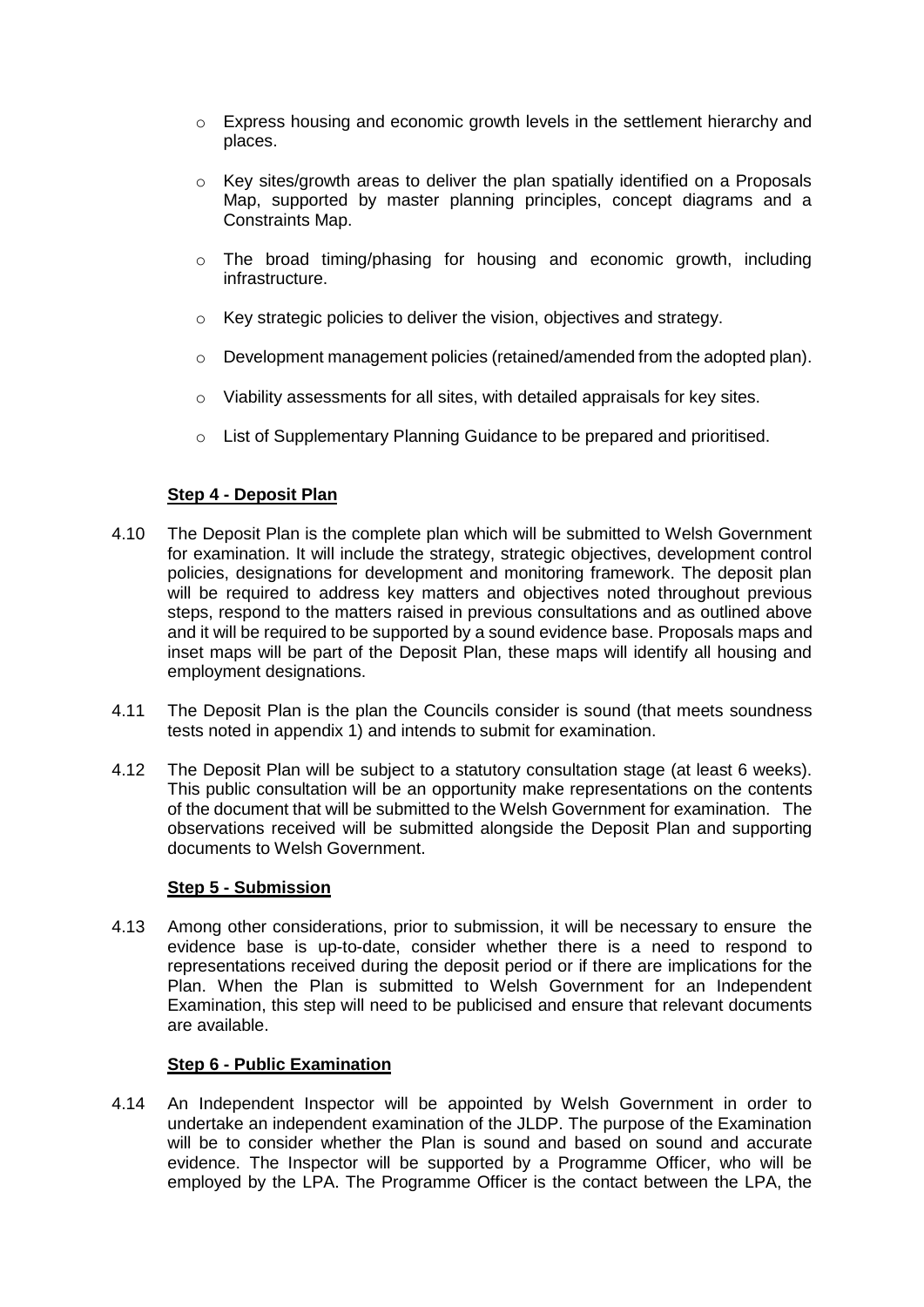participants and the Inspector. They will operate independently from the LPA and receive guidance and report to the Inspector.

4.15 The Inspector sets the timetable for the hearings and the sessions will be based on the themes of the JLDP. The Inspector may need to receive brief written statements from participants and bodies taking part in the hearings. It will be for the Inspector to determine who they wish to invite to the hearings. Written observations will be given the same amount of consideration from the Inspector as those made orally at the examination.

## **Step 7 - The Inspector's Report**

4.16 The Inspector's Report will include specific recommendations and outline whether there is a need to make amendments to the Plan prior to its adoption. It must be emphasised that the Inspector's conclusions in his report are binding and the LPA must accept them and amend the LDP accordingly.

## **Step 8 - Adoption**

4.17 The LPA is required to adopt the LDP within a period of 8 weeks of receiving the Inspector's Report. The LDP will be submitted to the Full Council of Gwynedd Council and the Isle of Anglesey County Council for adoption. After its adoption, the LDP will be used to make planning decisions.

## **5. Impact Assessments**

- 5.1 As part of the process of reviewing the JLDP, it will be necessary to conform to the Sustainability Appraisal requirements. While undertaking a review of the JLDP the Sustainability Appraisal framework which is included in the adopted plan will need to be revisited and amended as required. In accordance with legislation, an assessment of the potential impact of the JLDP on the Welsh language will be included in the Sustainability Appraisal.
- 5.2 As well as the requirements of the Sustainability Appraisal, it will be required to indicate how the JLDP contributes towards the objectives of the Well-being Act and the 5 ways of working that have been identified in the Well-being of Future Generations Act.
- 5.3 A Habitats Regulations Assessment of the JLDP must be undertaken in order to determine if policies and designations included in the Plan are likely to affect European designated sites.
- 5.4 It will also be required to undertake an Equality Impact Assessment, along with a Health Impact Assessment.

# **6. STEPS TO UNDERTAKE A SHORT FORM REVISION**

6.1 Should the Review Report (as outlined in section 2) conclude that a short form revision is the appropriate way forward, the steps in table 2 below will need to be followed albeit with a shorter timescale than a full revision: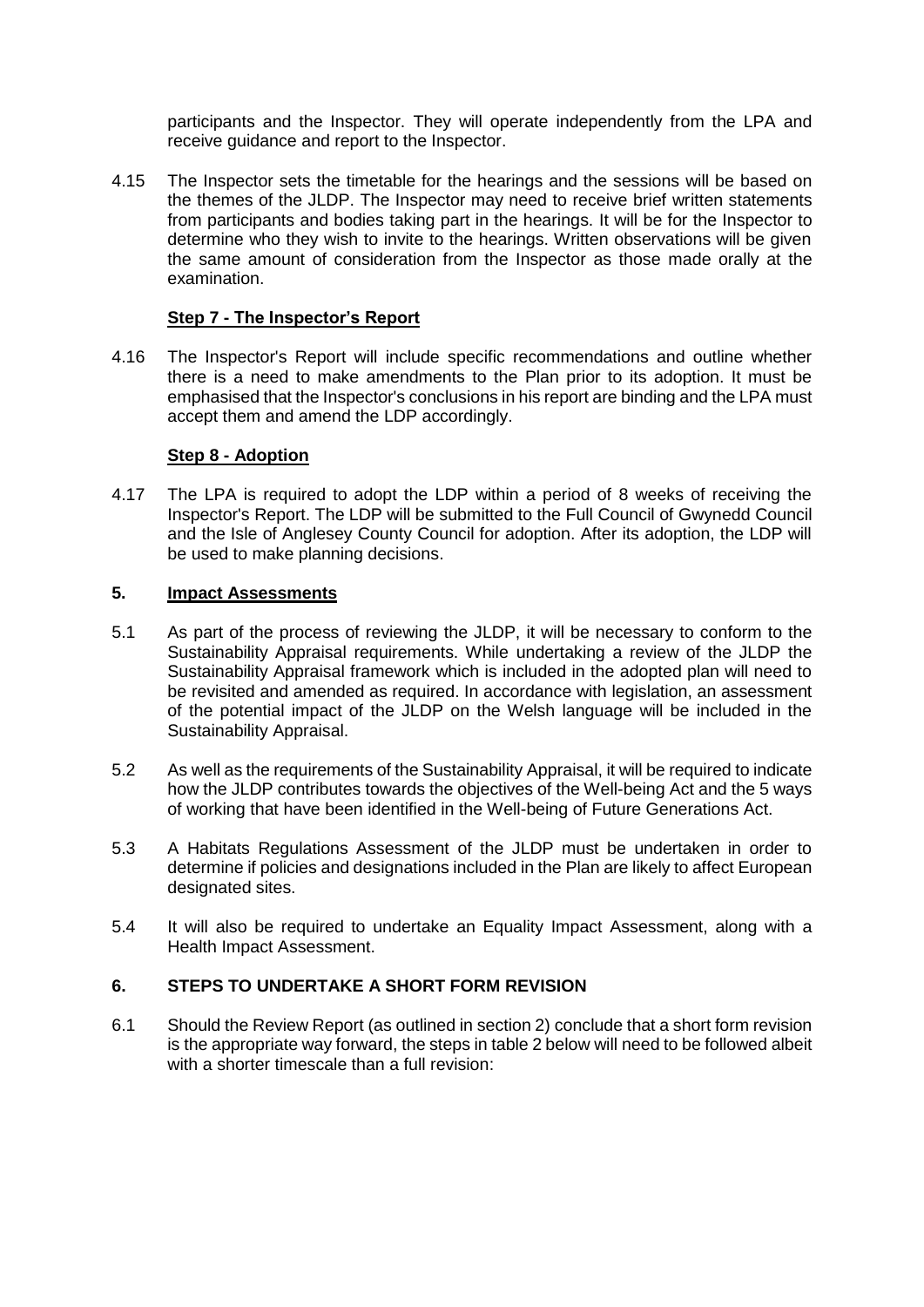| <b>Steps in a Short Form Review</b> |        |                                                                                              | <b>Indicative Timetable</b><br>(Development Plans<br><b>Manual</b> )                               |  |
|-------------------------------------|--------|----------------------------------------------------------------------------------------------|----------------------------------------------------------------------------------------------------|--|
|                                     | Step 1 | Delivery Agreement and Community<br>Involvement Plan (Regulation 9)                          | Up to four weeks for Welsh<br>Government approval<br>(usually shorter)                             |  |
|                                     | Step 2 | <b>Review Report</b><br>Regulation 26A (1) (Section 4A)                                      | Up to 6 months                                                                                     |  |
|                                     | Step 3 | Call for Candidate Sites (Depending on the<br>conclusions of the RR)<br>(Regulation 26A (6)) |                                                                                                    |  |
|                                     | Step 4 | Deposit Plan<br>(Regulation 26B)                                                             | Approximately 6 months                                                                             |  |
|                                     | Step 5 | Submit the Plan to Welsh Government<br>(Regulation 22)                                       | Approximately 6 months in<br>accordance with the<br>procedural guidelines of the                   |  |
|                                     | Step 6 | Public examination<br>(Regulation 23)                                                        | <b>Planning Inspectorate</b>                                                                       |  |
|                                     | Step 7 | Publish the Inspector's Report<br>(Regulation 24)                                            |                                                                                                    |  |
|                                     | Step 8 | Adoption<br>(Regulation 25)                                                                  |                                                                                                    |  |
|                                     |        |                                                                                              | Total time to prepare the<br>plan eighteen months (as<br>well as a three-month<br>slippage period) |  |

More information on the individual steps is included below:

## **Step 1 Delivery Agreement and Community Involvement Plan**

6.2 This follows the same procedure as noted in paragraphs 4.2-4.4

## **Step 2 Review Report**

6.3 Unlike the process of a full revision the first step after publishing the RR will be to consult on the Review Report. There will be a need to consider any observations received as part of this consultation and to prepare an initial consultation report and make any changes required to the Review Report and publish it as soon as is practicably possible. Should a Review Report conclude that new allocations designations are required, there will then be a need to call for candidate sites. Namely, step 3 below. If no new allocations are required, it will then proceed to step 4, the deposit plan. What is different while following the short form procedure is that there is no requirement for strategic options or a preferred strategy to be prepared.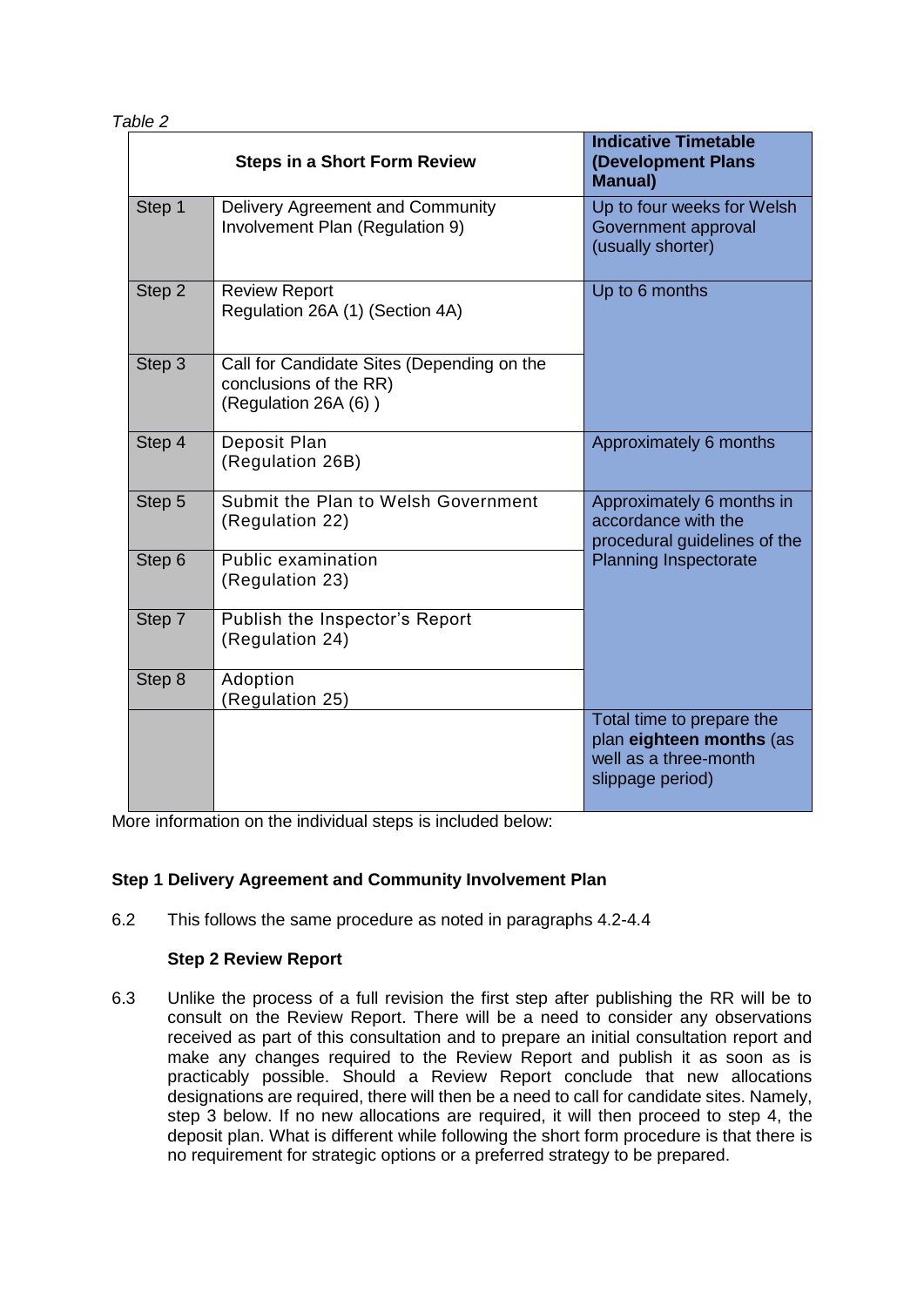## **Step 3 Call for Sites**

6.4 Following the exact process as noted above.

## **Steps 4 - 8**

- 6.5 These Steps follow the same process as those noted in the Full Revision procedure.
- 6.6 It should be noted that the short form revision procedure is subject to more risk in terms of procedural challenges. For example, if the scope of the review goes beyond what has been outlined in the Review Report, or if a new national policy means that a substantial changes will need to be made to the existing Plan that have not been highlighted in the Review Report and, therefore, expanding the review.
- 6.7 It is important to highlight that the Development Plans Manual 3 notes: 'the short form revision procedure should only be considered an option if the issues identified in the Review Report are not of sufficient significance to justify undertaking the full revision procedure.
- 6.8 That is, if the Review Report conclusions state the following:
	- Indicate that the existing strategy remains sound
	- Indicate that changes to the strategy or any part of it are not required
	- That there is no need to prepare a plan or parts of the plan that would be distinctively different to the adopted plan.
	- That changes of a significant scope, number and scale do not need to be made.

## **7. Conclusion**

7.1 The above report outlines the process of preparing a review report. The purpose of the Review Report is to conclude on the type of revision which will need to be followed. It also sets out the statutory procedure that is required when undertaking a full or short form revision of the Joint Local Development Plan.